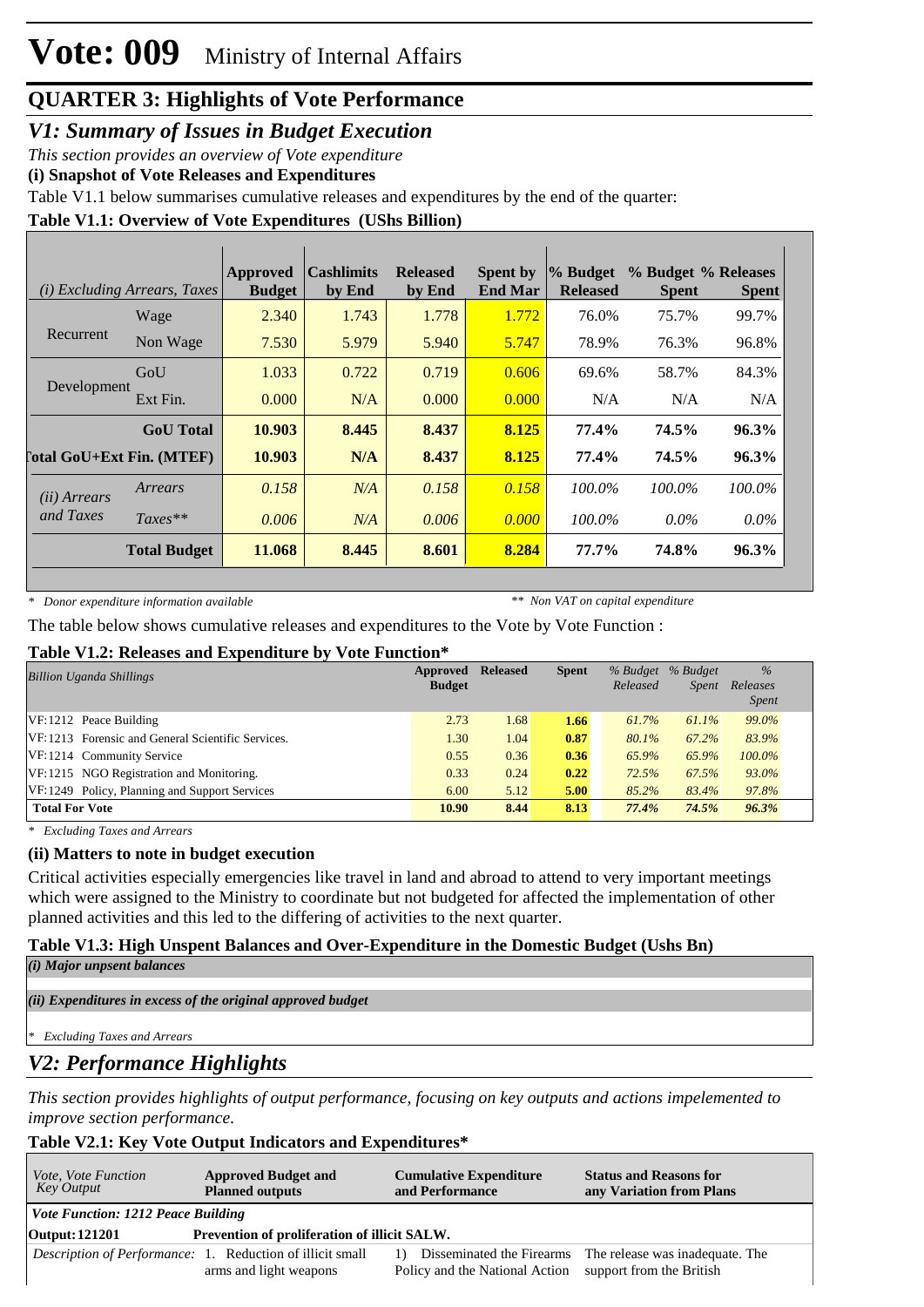#### **Cumulative Expenditure and Performance Approved Budget and Planned outputs Status and Reasons for any Variation from Plans** *Vote, Vote Function Key Output* 2. Fire arms officers trained on best practice guidelines of arms management. 3. Information on the dangers of SALWs shared 4. The capacity of 30 regional police officers built in arms management Plan on Small Arms and Light Weapons (SALW) in the three districts of Lamwo, Nwoya, Gulu, Kitgum, and Agago; 2) Marked UPDF firearms of 4th Division in Gulu and 2nd Division in Mbarara including units and detaches from Western and Southwestern region; 3) Trained 20 police armory officers and their supervisors from the eight districts of Kyoga region; 4) Created awareness on the dangers of illicit SALWs in the above districts and as a result, participants volunteered information on uncollected UXOs and illicit guns in the hands of the former rebels/fighters. Government was specifically to arms marking. However, besides the 35 tones of UXOs identified from UPDF, 3,000 pieces of obsolete assorted rifles were identified in UPF stores for destruction. The remaining UXOs will be identified and destroyed in 3rd and 4th quarter with support from British Government. *Output Cost:* UShs Bn: 0.203 UShs Bn: 0.107 % Budget Spent: 52.9% *Performance Indicators:* Tonnes of unexploded ordnances and explosives remnants identified for destruction 250 35 No. of security regions identified with obsolete and surplus arms, unexploded ordnances and explosive remnants of wars for disposal  $5 \hspace{2.5cm} 4$ No. of regions covered in arms marking 6 3 **Output: 121202 Enhanced public awareness and education on SALW and CEWERU.** *Description of Performance:* 1) More copies of the CEWERU operational guidelines and the policy on SALWs printed and disseminated . 2) Awareness on SALWs and 2) Resolution (CPMR) skills CEWERU created 1) Trained 50 new members of the District Peace Committees in basic Conflict Prevention and Management; from Bukedea and Katakwi; 3) Distributed 50 CEWERU strategic plans and guidelines to the new members of the DPC in Bukedea and Katatwi districts; 4) Distributed and shared 25 copies of the National Action Plan on SALW during the regional training on Stockpile management practices; 5) Conducted public sensitization and dissemination of Conflict Early Warning and Early Response (CEWERU) operational guidelines in Yumbe District. The workshop Inadequate release affected the sensitization of more district task forces in more districts as planned

targeted members of the District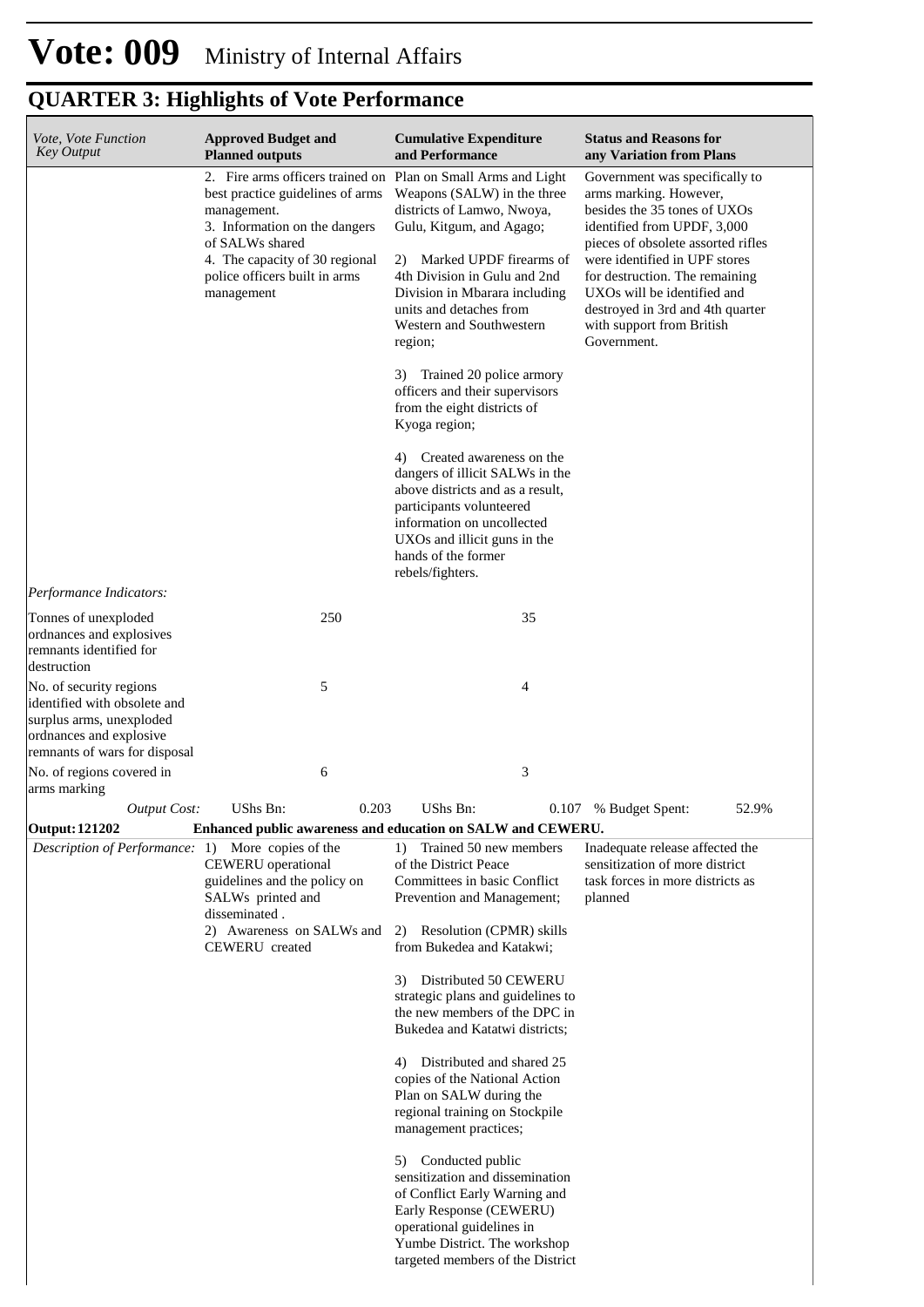| Vote, Vote Function<br><b>Key Output</b>                                                          | <b>Approved Budget and</b><br><b>Planned outputs</b>                                                                                                                                                                                                                                                                                                                                                                          | <b>Cumulative Expenditure</b><br>and Performance                                                                                                                                                                                                                                                                                                                                                                                                                                                                                                                                                                               | <b>Status and Reasons for</b><br>any Variation from Plans                 |
|---------------------------------------------------------------------------------------------------|-------------------------------------------------------------------------------------------------------------------------------------------------------------------------------------------------------------------------------------------------------------------------------------------------------------------------------------------------------------------------------------------------------------------------------|--------------------------------------------------------------------------------------------------------------------------------------------------------------------------------------------------------------------------------------------------------------------------------------------------------------------------------------------------------------------------------------------------------------------------------------------------------------------------------------------------------------------------------------------------------------------------------------------------------------------------------|---------------------------------------------------------------------------|
|                                                                                                   |                                                                                                                                                                                                                                                                                                                                                                                                                               | Peace Committees who are<br>involved in Peace building<br>work. This involved clarifying<br>on the roles of actors,<br>streamline activities and<br>responsibilities. A total of 35<br>participants (30 men and 5<br>women) benefitted from the<br>workshop.                                                                                                                                                                                                                                                                                                                                                                   |                                                                           |
|                                                                                                   |                                                                                                                                                                                                                                                                                                                                                                                                                               | Conducted radio talk shows<br>6)<br>on the dangers of illicit SALWs<br>and conflict prevention in the 3<br>districts of Bundibugyo,<br>Kabarole and Kasese.                                                                                                                                                                                                                                                                                                                                                                                                                                                                    |                                                                           |
| Performance Indicators:                                                                           |                                                                                                                                                                                                                                                                                                                                                                                                                               |                                                                                                                                                                                                                                                                                                                                                                                                                                                                                                                                                                                                                                |                                                                           |
| No. of peace committes<br>established in the districts<br>neighbouring Karamoja<br>cluster        | 5                                                                                                                                                                                                                                                                                                                                                                                                                             | 3                                                                                                                                                                                                                                                                                                                                                                                                                                                                                                                                                                                                                              |                                                                           |
| No. of peace committee<br>members trained in conflict<br>prevention and management<br>resolutions | 100                                                                                                                                                                                                                                                                                                                                                                                                                           | 50                                                                                                                                                                                                                                                                                                                                                                                                                                                                                                                                                                                                                             |                                                                           |
| No. of District Task Forces<br>(DTF) sensitised                                                   | 15                                                                                                                                                                                                                                                                                                                                                                                                                            | 3                                                                                                                                                                                                                                                                                                                                                                                                                                                                                                                                                                                                                              |                                                                           |
| <b>Output Cost:</b>                                                                               | UShs Bn:<br>0.045                                                                                                                                                                                                                                                                                                                                                                                                             | <b>UShs Bn:</b><br>0.024                                                                                                                                                                                                                                                                                                                                                                                                                                                                                                                                                                                                       | 54.7%<br>% Budget Spent:                                                  |
| Output: 121251                                                                                    | Demobilisation of reporters/ex combatants.                                                                                                                                                                                                                                                                                                                                                                                    |                                                                                                                                                                                                                                                                                                                                                                                                                                                                                                                                                                                                                                |                                                                           |
| Description of Performance: 1. Demobilization,                                                    | documentation, dialogue and<br>reconciliation of 200 reporters.<br>2. The Commission, 6 DRTs,<br>reception centers and Beni<br>Liaison office managed;<br>3. Mobilization of reporters and<br>communities for skills training<br>4. Monitoring and supervision<br>of the implementation of AC<br>activities in 4 DRTs in PRDP<br>areas.<br>5.550 Reporters and<br>beneficiaries trained and<br>provided with tools and inputs | 148 reporters repatriated<br>1)<br>from DR Congo were<br>demobilized and taken back to<br>their communities;<br>2)<br>Conducted awareness<br>campaigns on Amnesty Law in<br>Kasese, Lokung, Bungokho,<br>Bugiri, Kango, Bundibugyo,<br>Labongo, Amida, Lapul and<br>Gulu. The Commission, 6<br>DRTs, reception centers and<br>Beni Liaison office managed;<br>3) Mobilized 445 reporters and<br>communities for skills training<br>4) Monitored and supervised of<br>the implementation of AC<br>activities in 4 DRTs in PRDP<br>areas.<br>5) 445 Reporters and<br>beneficiaries trained and<br>provided with tools and inputs | The Commission has no control<br>over those who come to be<br>demobilized |
| Performance Indicators:                                                                           |                                                                                                                                                                                                                                                                                                                                                                                                                               |                                                                                                                                                                                                                                                                                                                                                                                                                                                                                                                                                                                                                                |                                                                           |
| No. of reporters demobilised.<br>No. of reporters and victims                                     | 200<br>550                                                                                                                                                                                                                                                                                                                                                                                                                    | 148<br>445                                                                                                                                                                                                                                                                                                                                                                                                                                                                                                                                                                                                                     |                                                                           |
| trained<br>No. of communities                                                                     | 15                                                                                                                                                                                                                                                                                                                                                                                                                            | 12                                                                                                                                                                                                                                                                                                                                                                                                                                                                                                                                                                                                                             |                                                                           |
| recociled with reporters.<br><b>Output Cost:</b>                                                  | UShs Bn:<br>1.469                                                                                                                                                                                                                                                                                                                                                                                                             | UShs Bn:<br>0.930                                                                                                                                                                                                                                                                                                                                                                                                                                                                                                                                                                                                              | 63.3%<br>% Budget Spent:                                                  |
| <b>Output: 121252</b>                                                                             | <b>Resettlement/reinsertion of reporters</b>                                                                                                                                                                                                                                                                                                                                                                                  |                                                                                                                                                                                                                                                                                                                                                                                                                                                                                                                                                                                                                                |                                                                           |
| Description of Performance: 1.130 Reporters given                                                 |                                                                                                                                                                                                                                                                                                                                                                                                                               | 1) 121 reporters who had been                                                                                                                                                                                                                                                                                                                                                                                                                                                                                                                                                                                                  | Nil                                                                       |
|                                                                                                   | reinsertion support.<br>2. Monitor the resettlement and                                                                                                                                                                                                                                                                                                                                                                       | demobilized were provided with<br>reinsertion support (transport,                                                                                                                                                                                                                                                                                                                                                                                                                                                                                                                                                              |                                                                           |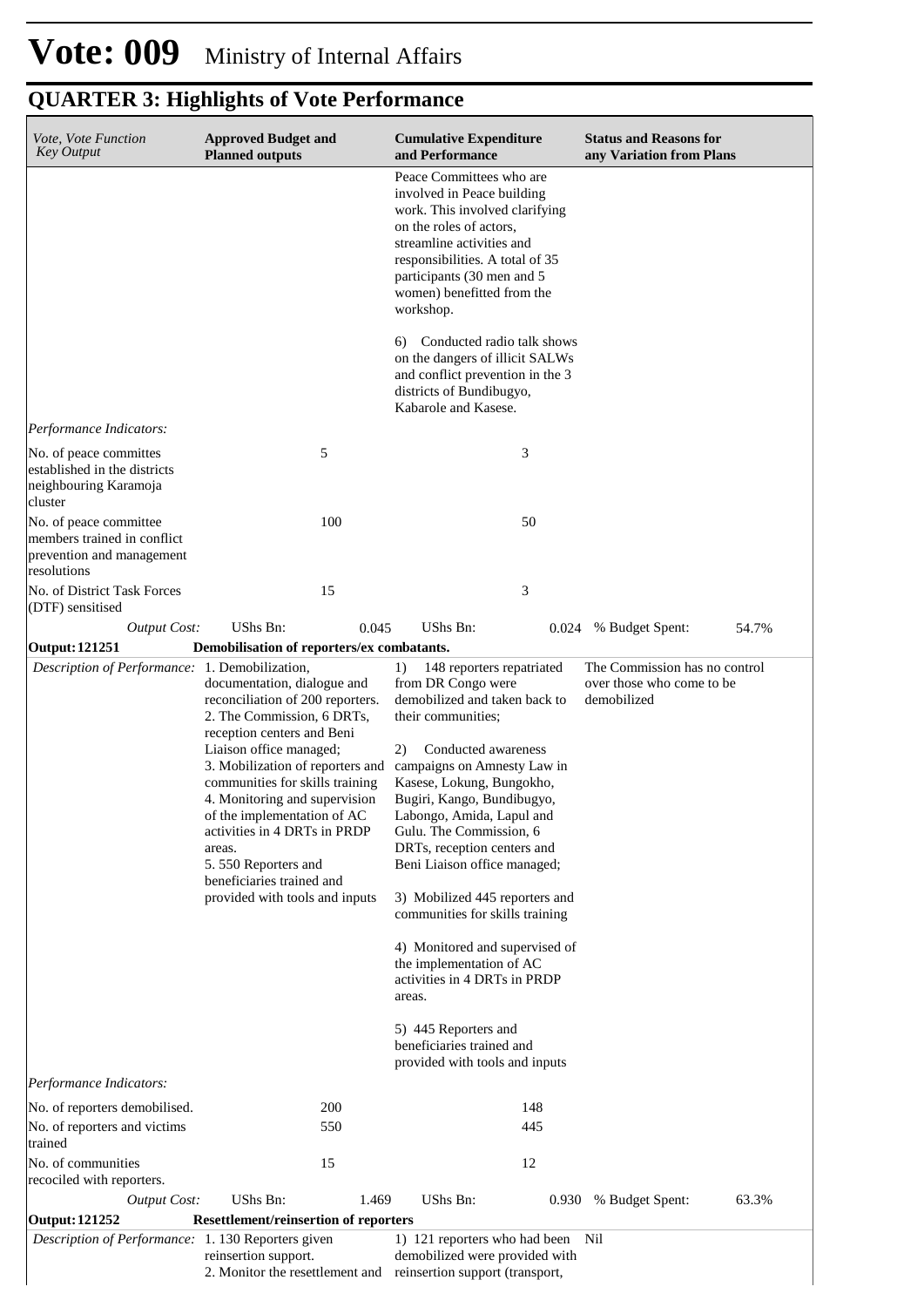| Vote, Vote Function<br><b>Key Output</b>              | <b>Approved Budget and</b><br><b>Planned outputs</b>                                             | <b>Cumulative Expenditure</b><br>and Performance                                                                                                             | <b>Status and Reasons for</b><br>any Variation from Plans |
|-------------------------------------------------------|--------------------------------------------------------------------------------------------------|--------------------------------------------------------------------------------------------------------------------------------------------------------------|-----------------------------------------------------------|
|                                                       | reinsertion of reporters.<br>3. Family tracing and reunion of and other packages);<br>reporters. | accommodation while in transit                                                                                                                               |                                                           |
|                                                       |                                                                                                  | 23 reporters repatriated and<br>2)<br>demobilized were reunited with<br>their families and relatives;                                                        |                                                           |
|                                                       |                                                                                                  | 3) 89 reporters were<br>counseled and 3 referred to<br>Butabika mental hospital for<br>rehabilitation.                                                       |                                                           |
| Performance Indicators:                               |                                                                                                  |                                                                                                                                                              |                                                           |
| No.of reporters given psycho-<br>socio support.       | 100                                                                                              | 89                                                                                                                                                           |                                                           |
| No. of reporters given re-<br>insertion support       | 130                                                                                              | 108                                                                                                                                                          |                                                           |
| <b>Output Cost:</b>                                   | UShs Bn:<br>0.210                                                                                | UShs Bn:<br>0.133                                                                                                                                            | 63.4%<br>% Budget Spent:                                  |
| <b>Vote Function Cost</b>                             | <b>UShs Bn:</b><br>Vote Function: 1213 Forensic and General Scientific Services.                 | 2.725 UShs Bn:                                                                                                                                               | 1.665 % Budget Spent:<br>61.1%                            |
| <b>Output: 121301</b>                                 | <b>Forensic and General Scientific Services,</b>                                                 |                                                                                                                                                              |                                                           |
| Description of Performance: Forensic Investigations   |                                                                                                  | 1) 982 new forensic cases were Very few DNA cases were                                                                                                       |                                                           |
|                                                       | justice                                                                                          | undertaken in administration of received and a total of 404 cases analyzed because of a shortage<br>were analyzed and reported<br>(41.1% of received cases); | of DNA Reagents                                           |
|                                                       |                                                                                                  | A total of 32 witness<br>2).<br>summons were received and 30                                                                                                 |                                                           |
|                                                       |                                                                                                  | responded to by experts (93.8%<br>of summons received);                                                                                                      |                                                           |
|                                                       |                                                                                                  | 3) carried out DNA analysis<br>both paternity and forensic<br>cases;                                                                                         |                                                           |
|                                                       |                                                                                                  | Poison Information centre<br>4)<br>/office has been designated;                                                                                              |                                                           |
|                                                       |                                                                                                  | 5) 4 staff are undergoing<br>training on establishment of a<br>poison information centre and<br>clinical toxicology under the                                |                                                           |
|                                                       |                                                                                                  | PHE project (UACOH funding);<br>NTR of Ushs 67.4 million<br>6)                                                                                               |                                                           |
|                                                       |                                                                                                  | was realized from 24<br>Questioned documents handled<br>and 130 cases for<br>paternity/relationship tests.                                                   |                                                           |
| Performance Indicators:                               |                                                                                                  |                                                                                                                                                              |                                                           |
| Average time taken to<br>conclude forensic            | 90                                                                                               | 120                                                                                                                                                          |                                                           |
| investigations (Days)                                 |                                                                                                  |                                                                                                                                                              |                                                           |
| <b>Output Cost:</b><br><b>Output: 121302</b>          | UShs Bn:<br>0.069<br><b>Scientific, Analytical and Advisory Services</b>                         | UShs Bn:<br>0.060                                                                                                                                            | 86.5%<br>% Budget Spent:                                  |
| Description of Performance: 1. Forensic monitoring of | mycotoxins, antibiotics in<br>products for human                                                 | 154 commercial and illicit<br>$\left( \right)$<br>products cases with 2,139<br>exhibits were verified and                                                    | Delay in procurement of<br>consumables                    |
|                                                       | consumption.                                                                                     | reported;                                                                                                                                                    |                                                           |
|                                                       | 2. Commercial products verified 2)<br>in an effort to protect<br>Government revenue              | 165 Environmental and<br>agricultural cases with 262<br>samples were analyzed and                                                                            |                                                           |
|                                                       |                                                                                                  | reported;                                                                                                                                                    |                                                           |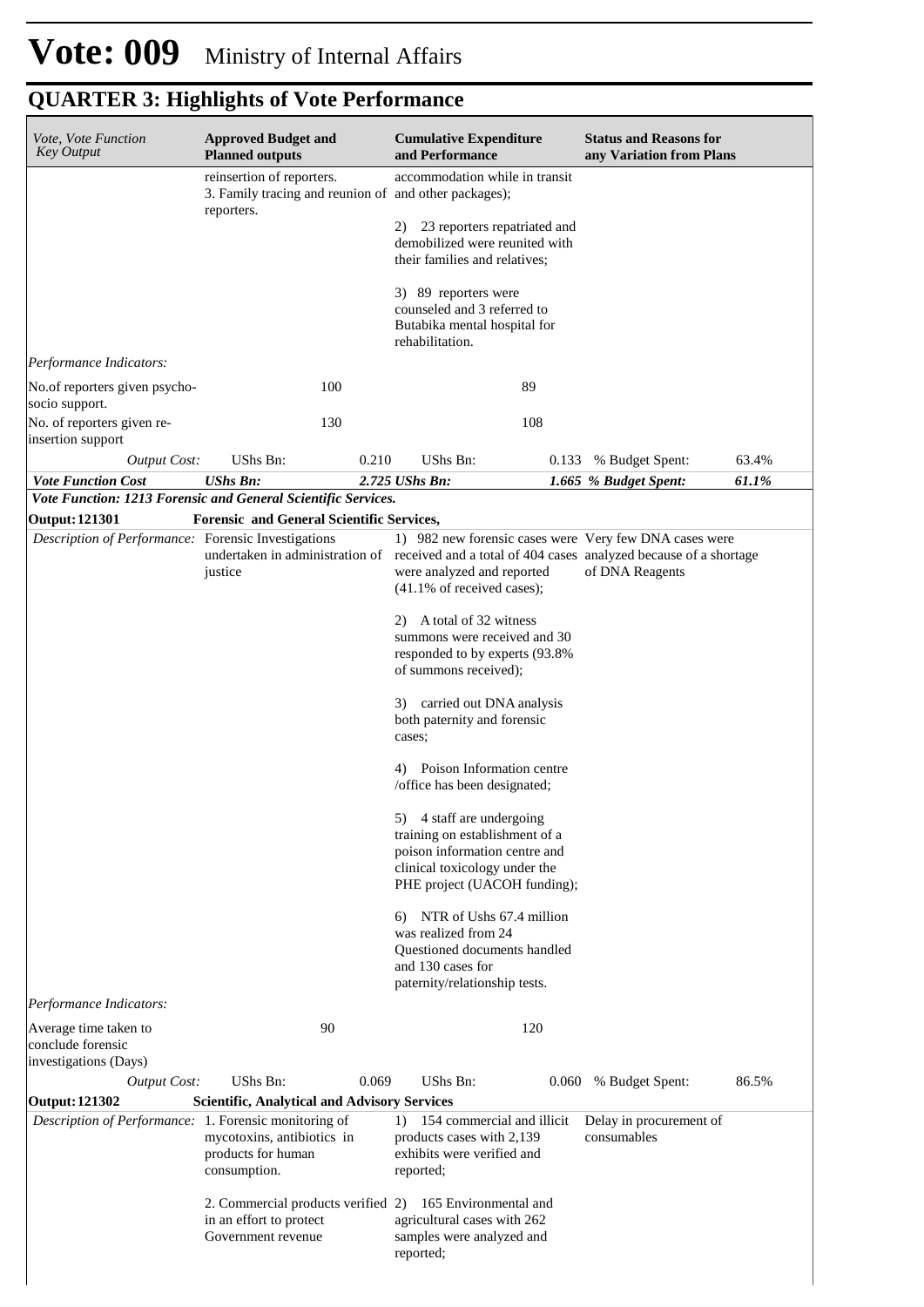| Vote, Vote Function<br><b>Key Output</b>                                                                                             | <b>Approved Budget and</b><br><b>Planned outputs</b>               |       | <b>Cumulative Expenditure</b><br>and Performance                                      |       | <b>Status and Reasons for</b><br>any Variation from Plans |       |
|--------------------------------------------------------------------------------------------------------------------------------------|--------------------------------------------------------------------|-------|---------------------------------------------------------------------------------------|-------|-----------------------------------------------------------|-------|
|                                                                                                                                      |                                                                    |       | 31 Court sessions were<br>3).<br>attended;                                            |       |                                                           |       |
|                                                                                                                                      |                                                                    |       | 3 officers trained in QMS<br>4)<br>internal Audit:                                    |       |                                                           |       |
|                                                                                                                                      |                                                                    |       | 2 Officers were trained in<br>5)<br>good measurement practices;                       |       |                                                           |       |
|                                                                                                                                      |                                                                    |       | Preparation for Pesticide<br>6)<br>Residue Laboratory (PRL)<br>accreditation ongoing; |       |                                                           |       |
|                                                                                                                                      |                                                                    |       | UGX 19,807,000 000 was<br>7)<br>collected as NTR.                                     |       |                                                           |       |
| Performance Indicators:                                                                                                              |                                                                    |       |                                                                                       |       |                                                           |       |
| No. of studies carried out in<br>prevalence of antibiotics in<br>milk, meat and products.                                            | 01                                                                 |       | $\boldsymbol{0}$                                                                      |       |                                                           |       |
| No. of forensic studies<br>carried out on oil and gas<br>industry contaminants in<br>water from Albertine<br>region(Bulisa district) | 00                                                                 |       | $\boldsymbol{0}$                                                                      |       |                                                           |       |
| No. of commercial products<br>verified                                                                                               | 300                                                                |       |                                                                                       | 154   |                                                           |       |
| <b>Output Cost:</b>                                                                                                                  | UShs Bn:                                                           | 0.124 | UShs Bn:                                                                              |       | 0.080 % Budget Spent:                                     | 64.7% |
| <b>Vote Function Cost</b>                                                                                                            | <b>UShs Bn:</b>                                                    |       | 1.295 UShs Bn:                                                                        |       | 0.871 % Budget Spent:                                     | 67.2% |
| Vote Function: 1214 Community Service                                                                                                |                                                                    |       |                                                                                       |       |                                                           |       |
| <b>Output: 121401</b><br>Description of Performance: 1. Supervision and management                                                   | <b>Improved Community Service Orders.</b>                          |       | 8,298 orders were placed and                                                          |       | The over performance is                                   |       |
|                                                                                                                                      | of 8800 CS orders issued by<br>Magistrates and Local Council       |       | attributed to increased number<br>supervised as below;<br>of volunteers at Courts and |       |                                                           |       |
|                                                                                                                                      | Courts countrywide.                                                |       | Kampala Extra - 4,556<br>$\mathbf{i}$                                                 |       | more eligible offenders were<br>identified as a result of |       |
|                                                                                                                                      | 2. Best practices on Community ii)<br>Service adopted and applied. |       | Western $-1,038$                                                                      |       | increased networking with<br>Uganda Prisons Service.      |       |
|                                                                                                                                      |                                                                    |       | $\overline{111}$<br>Northern $-1,183$<br>Central - 1,083<br>iv)                       |       |                                                           |       |
|                                                                                                                                      |                                                                    |       |                                                                                       |       |                                                           |       |
| Performance Indicators:                                                                                                              |                                                                    |       | Eastern - 457<br>V)                                                                   |       |                                                           |       |
| No. of offenders reintegrated.                                                                                                       | 2,000                                                              |       |                                                                                       | 2987  |                                                           |       |
| No. of communitty service<br>orders issued and supervised.                                                                           | 8,800                                                              |       |                                                                                       | 8298  |                                                           |       |
| No. of eligible offenders<br>identified.                                                                                             | 4,000                                                              |       |                                                                                       | 7750  |                                                           |       |
| <b>Output Cost:</b>                                                                                                                  | UShs Bn:                                                           | 0.345 | UShs Bn:                                                                              | 0.244 | % Budget Spent:                                           | 70.8% |
| <b>Output: 121451</b><br>Description of Performance: 1. Support 17 District                                                          | <b>Community Service Facilitation</b>                              |       | 14 DCSC of West Nile (7) and                                                          |       | Nil                                                       |       |
|                                                                                                                                      | Community Service<br>Committees in the different<br>regions.       |       | Karamoja (7) were supported to<br>follow up offenders.                                |       |                                                           |       |
| <b>Output Cost:</b>                                                                                                                  | UShs Bn:                                                           | 0.068 | UShs Bn:                                                                              |       | 0.030 % Budget Spent:                                     | 43.7% |
| <b>Vote Function Cost</b>                                                                                                            | <b>UShs Bn:</b>                                                    |       | 0.550 UShs Bn:                                                                        |       | 0.362 % Budget Spent:                                     | 65.9% |
| Vote Function: 1215 NGO Registration and Monitoring.<br><b>Output: 121501</b>                                                        | <b>NGOs Registered.</b>                                            |       |                                                                                       |       |                                                           |       |
| Description of Performance: 1. Timely registration and                                                                               |                                                                    |       | 534 new NGO registered<br>1)                                                          |       | Nil                                                       |       |
|                                                                                                                                      | renewal of NGOs                                                    |       | and 608 NGO permits renewed;                                                          |       |                                                           |       |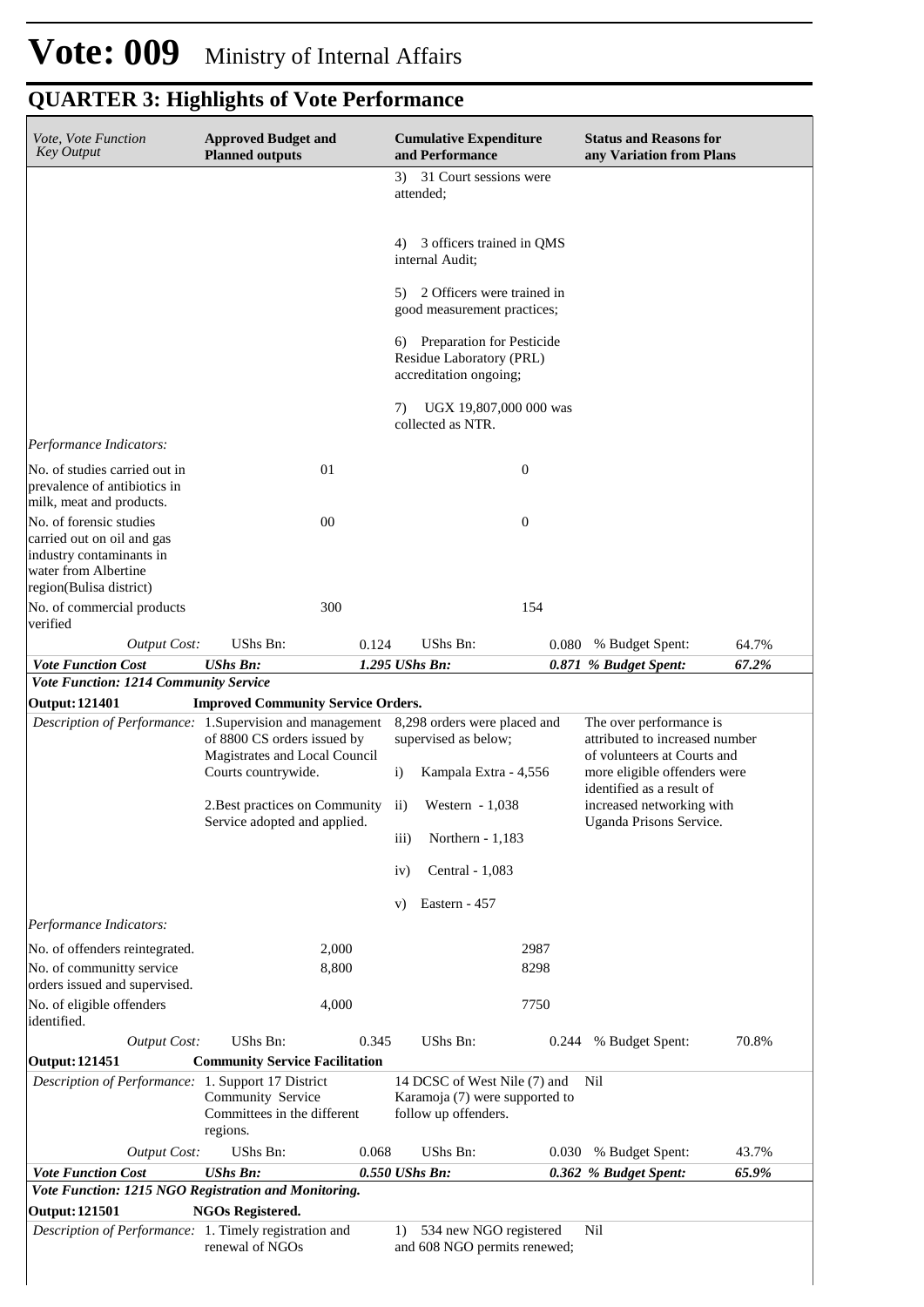| Vote, Vote Function<br><b>Key Output</b>                                                  | <b>Approved Budget and</b><br><b>Planned outputs</b>                                                                         |       | <b>Cumulative Expenditure</b><br>and Performance                                                                                                                                                                                   |                  | <b>Status and Reasons for</b><br>any Variation from Plans                                                                                                                                                                            |       |
|-------------------------------------------------------------------------------------------|------------------------------------------------------------------------------------------------------------------------------|-------|------------------------------------------------------------------------------------------------------------------------------------------------------------------------------------------------------------------------------------|------------------|--------------------------------------------------------------------------------------------------------------------------------------------------------------------------------------------------------------------------------------|-------|
|                                                                                           |                                                                                                                              |       | 417 NGOs added to the<br>2)<br>database.                                                                                                                                                                                           |                  |                                                                                                                                                                                                                                      |       |
| Performance Indicators:                                                                   |                                                                                                                              |       |                                                                                                                                                                                                                                    |                  |                                                                                                                                                                                                                                      |       |
| Average time taken to<br>register NGO's (Days)                                            | 60                                                                                                                           |       |                                                                                                                                                                                                                                    | 60               |                                                                                                                                                                                                                                      |       |
| <b>Output Cost:</b>                                                                       | <b>UShs Bn:</b>                                                                                                              | 0.240 | <b>UShs Bn:</b>                                                                                                                                                                                                                    |                  | 0.165 % Budget Spent:                                                                                                                                                                                                                | 68.7% |
| <b>Output: 121502</b>                                                                     | <b>NGOs Monitored.</b>                                                                                                       |       |                                                                                                                                                                                                                                    |                  |                                                                                                                                                                                                                                      |       |
| Description of Performance: 1. NGOs monitored for                                         | compliance with the Law and to<br>the terms and conditions of their 2)<br>permits                                            |       | 132 NGOs monitored;<br>1)<br>16 District Monitoring<br>committees operationalized.                                                                                                                                                 |                  | Nil                                                                                                                                                                                                                                  |       |
| Performance Indicators:                                                                   |                                                                                                                              |       |                                                                                                                                                                                                                                    |                  |                                                                                                                                                                                                                                      |       |
| No. of NGO monitored                                                                      | 100                                                                                                                          |       |                                                                                                                                                                                                                                    | 132              |                                                                                                                                                                                                                                      |       |
| <b>Output Cost:</b>                                                                       | <b>UShs Bn:</b>                                                                                                              | 0.065 | <b>UShs Bn:</b>                                                                                                                                                                                                                    | 0.042            | % Budget Spent:                                                                                                                                                                                                                      | 63.9% |
| <b>Output: 121503</b>                                                                     | <b>NGOs Regulated.</b>                                                                                                       |       |                                                                                                                                                                                                                                    |                  |                                                                                                                                                                                                                                      |       |
| <i>Description of Performance:</i> 1. NGO Act amendment process 1)                        | facilitated 2. Sensitization of<br>NGOs about services offered by<br>the NGO Board.                                          |       | Cabinet approved the<br>repeal of the NGO Act;<br>The first parliamentary<br>2)<br>counsel drafted the NGO Bill<br>2015 and submitted it to the<br>Ministry of Internal Affairs<br>together with the certificate of<br>compliance; |                  | The little release under this was<br>able to facilitate the process of<br>amending the NGO Act<br>otherwise more funding for this<br>was expected from the donors<br>under JLOS which was never<br>released since donors pulled out. |       |
|                                                                                           |                                                                                                                              |       | 3) Rwanda, Ghana and South<br>Africa benchmarked to help<br>enrich the NGO Bill;                                                                                                                                                   |                  |                                                                                                                                                                                                                                      |       |
| Performance Indicators:                                                                   |                                                                                                                              |       |                                                                                                                                                                                                                                    |                  |                                                                                                                                                                                                                                      |       |
| No. of NGOs sensitized on<br>NGO Policy and Regulations                                   | 100                                                                                                                          |       |                                                                                                                                                                                                                                    | $\boldsymbol{0}$ |                                                                                                                                                                                                                                      |       |
| No. of districts sensitized on<br>NGO Policy and Regulations                              | 10                                                                                                                           |       |                                                                                                                                                                                                                                    | $\mathbf{0}$     |                                                                                                                                                                                                                                      |       |
| <b>Output Cost:</b>                                                                       | UShs Bn:                                                                                                                     | 0.013 | <b>UShs Bn:</b>                                                                                                                                                                                                                    | 0.008            | % Budget Spent:                                                                                                                                                                                                                      | 60.0% |
| <b>Output: 121504</b>                                                                     | <b>NGOs Coordinated.</b>                                                                                                     |       |                                                                                                                                                                                                                                    |                  |                                                                                                                                                                                                                                      |       |
| Description of Performance: 1. Hold timely coordination                                   | meetings with MDAs and NGOs for 28 NGOs                                                                                      |       | Mediation meetings were held                                                                                                                                                                                                       |                  | The over performance was<br>possible as a result of good<br>cooperation from districts to<br>operationalize the NGO District<br>Monitoring committees.                                                                               |       |
| Performance Indicators:                                                                   |                                                                                                                              |       |                                                                                                                                                                                                                                    |                  |                                                                                                                                                                                                                                      |       |
| No. of District NGO<br><b>Monitoring Committees</b><br>established and<br>operationalised | 10                                                                                                                           |       |                                                                                                                                                                                                                                    | 16               |                                                                                                                                                                                                                                      |       |
| Average time taken to<br>resolve a dispute (days)                                         | 30                                                                                                                           |       |                                                                                                                                                                                                                                    | 30               |                                                                                                                                                                                                                                      |       |
| <b>Output Cost:</b>                                                                       | UShs Bn:                                                                                                                     | 0.011 | <b>UShs Bn:</b>                                                                                                                                                                                                                    | 0.008            | % Budget Spent:                                                                                                                                                                                                                      | 69.3% |
| <b>Vote Function Cost</b>                                                                 | <b>UShs Bn:</b>                                                                                                              |       | 0.330 UShs Bn:                                                                                                                                                                                                                     |                  | 0.222 % Budget Spent:                                                                                                                                                                                                                | 67.5% |
| Vote Function: 1249 Policy, Planning and Support Services                                 |                                                                                                                              |       |                                                                                                                                                                                                                                    |                  |                                                                                                                                                                                                                                      |       |
| <b>Output: 124925</b><br>Description of Performance: 1. Recruit, induct and deploy        | Staff supported.<br>Staff;<br>2. Build staff capacity;<br>3. Improved working<br>environment;<br>4. Implement HIV work based |       | 1) Placed an advert for<br>Probation and Welfare Officers<br>in the Newspapers;<br>Two officers were trained<br>2)<br>(Masters in Business)                                                                                        |                  | HIV/AIDS related activities<br>were not implemented due to<br>budgetary constraints                                                                                                                                                  |       |
|                                                                                           | policy                                                                                                                       |       | Administration and Certificates<br>in Records);                                                                                                                                                                                    |                  |                                                                                                                                                                                                                                      |       |
|                                                                                           |                                                                                                                              |       | Performance appraisal<br>3)                                                                                                                                                                                                        |                  |                                                                                                                                                                                                                                      |       |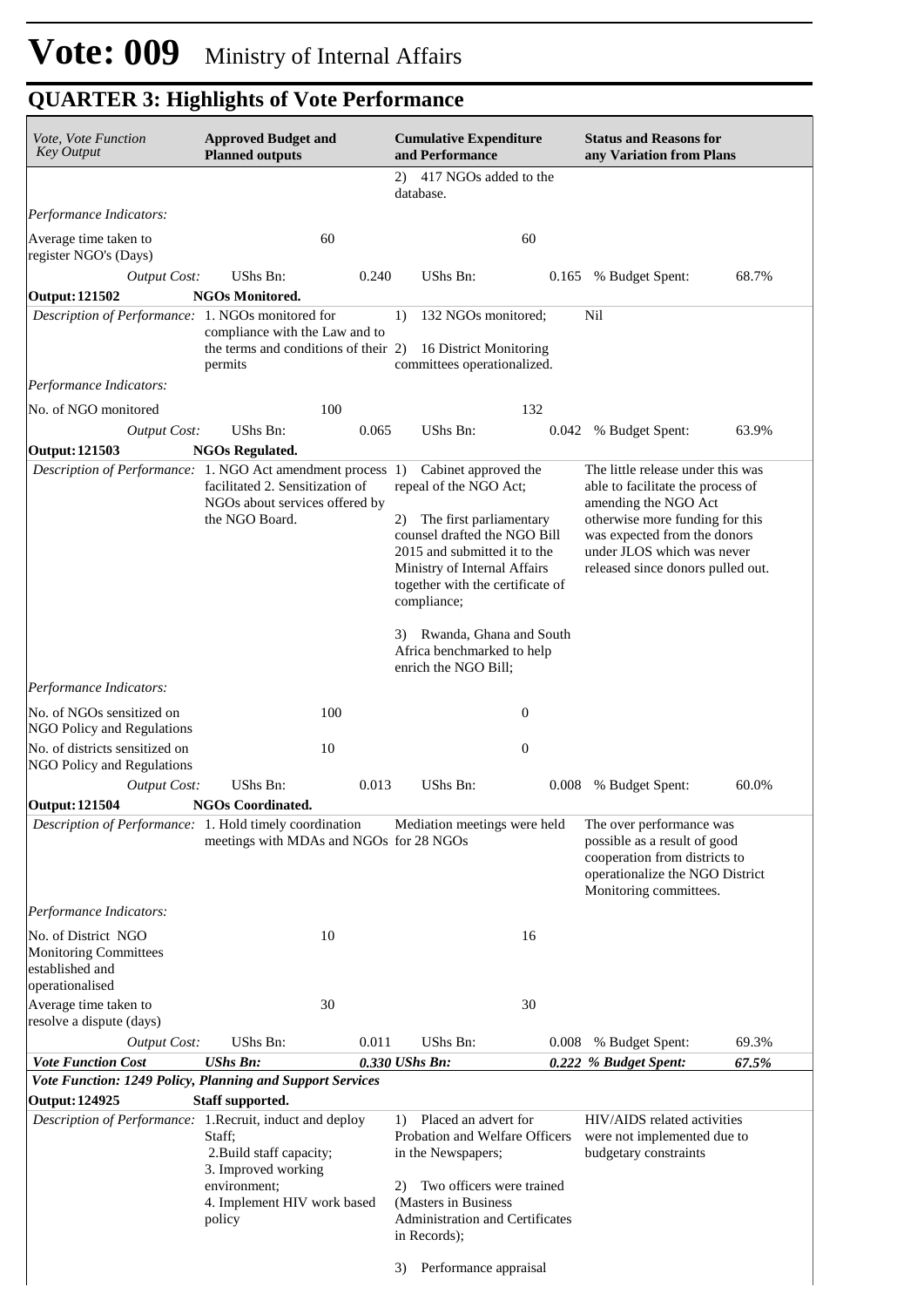| <i>Vote, Vote Function</i><br><b>Key Output</b> | <b>Approved Budget and</b><br><b>Planned outputs</b> |                         | <b>Cumulative Expenditure</b><br>and Performance | <b>Status and Reasons for</b><br>any Variation from Plans |       |
|-------------------------------------------------|------------------------------------------------------|-------------------------|--------------------------------------------------|-----------------------------------------------------------|-------|
|                                                 |                                                      |                         | reports completed and<br>submitted.              |                                                           |       |
| Output Cost:                                    | UShs Bn:                                             | 1.381                   | UShs Bn:                                         | 1.048 % Budget Spent:                                     | 75.9% |
| <b>Vote Function Cost</b>                       | <b>UShs Bn:</b>                                      | $6.003$ UShs Bn:        |                                                  | 5.005 % Budget Spent:                                     | 83.4% |
| <b>Cost of Vote Services:</b>                   | UShs $B_n$ :                                         | 10.903 <i>UShs Bn</i> : |                                                  | <b>8.125</b> % Budget Spent:                              | 74.5% |

*\* Excluding Taxes and Arrears*

Supplimentary budget should be provided for those activities planned under JLOS but funding has not been ealised from donors and other emerging critical areas not funded for especially those related to internal security of the country and East African Community among others.

| <b>Table V2.2: Implementing Actions to Improve Vote Performance</b>                                         |                                                                                                                                                                               |                                                                 |  |  |  |
|-------------------------------------------------------------------------------------------------------------|-------------------------------------------------------------------------------------------------------------------------------------------------------------------------------|-----------------------------------------------------------------|--|--|--|
| <b>Planned Actions:</b>                                                                                     | <b>Actual Actions:</b>                                                                                                                                                        | <b>Reasons for Variation</b>                                    |  |  |  |
| Vote: 009 Ministry of Internal Affairs                                                                      |                                                                                                                                                                               |                                                                 |  |  |  |
| Vote Function: 1214 Community Service                                                                       |                                                                                                                                                                               |                                                                 |  |  |  |
| Follow up with Ministry of Public Service Nil<br>on the proposal for restructuring                          |                                                                                                                                                                               | N/A                                                             |  |  |  |
| Vote Function: 1215 NGO Registration and Monitoring.                                                        |                                                                                                                                                                               |                                                                 |  |  |  |
| 1. Create awareness of the NGO Laws and<br>regulations.<br>2. Continue with the amendment of the            | 1) Cabinet approved the additional<br>principles for repeal of the NGO Act;                                                                                                   | Nil                                                             |  |  |  |
| NGO Act.                                                                                                    | 2) Dialogues where held in Mbale and<br>Mbarara.                                                                                                                              |                                                                 |  |  |  |
| Vote Function: 1249 Policy, Planning and Support Services                                                   |                                                                                                                                                                               |                                                                 |  |  |  |
| 1. Cordination, supervision and<br>monitoring of Ministry operations                                        | Monitored Ministry activities in the mid Nil<br><b>Eastern, North and North East</b>                                                                                          |                                                                 |  |  |  |
| 1. Staff trained in various fields 2.<br>Maintain ministry structures. 3. Ministry<br>wall fence renovated. | Two officers were trained (Masters<br>1)<br>in Business Administration and<br><b>Certificates in Records);</b>                                                                | Nil                                                             |  |  |  |
| 1. Implement the HIV/AIDS based Policy<br>2. Improve Ministry coordination within<br>and among the votes    | <b>Maintained Ministry structures.</b><br>2)<br><b>Departments and Votes of the Ministry</b><br>coordinated and provided with advisory<br>support                             | Inadequate funding to implement<br>HIV/AIDS specific activities |  |  |  |
| Vote: 009 Ministry of Internal Affairs                                                                      |                                                                                                                                                                               |                                                                 |  |  |  |
| Vote Function: 12 12 Peace Building                                                                         |                                                                                                                                                                               |                                                                 |  |  |  |
| 1. Print and disseminate copies of the<br>CEWERU operational guidelines.<br>2. Policy on SALWs disseminated | 1) Disseminated the Firearms Policy<br>and the National Action Plan on Small<br>Arms and Light Weapons (SALW) in<br>the three districts of Lamwo, Kitgum,<br>and Agago;       | Nil                                                             |  |  |  |
|                                                                                                             | 2) Conducted public sensitization and<br>dissemination of Conflict Early<br><b>Warning and Early Response</b><br>(CEWERU) operational guidelines in<br><b>Yumbe District.</b> |                                                                 |  |  |  |
| Vote Function: 1214 Community Service                                                                       |                                                                                                                                                                               |                                                                 |  |  |  |
| 1. Rationalize the available MTEF ceiling<br>2. Lobby with MoFPED to increase the<br>budget ceiling         | The available budget has been<br>rationalized to take care of the key<br>priorities                                                                                           | No positive feedback from MoFPED on<br>the budget increase      |  |  |  |
| Vote Function: 1215 NGO Registration and Monitoring.                                                        |                                                                                                                                                                               |                                                                 |  |  |  |
| 1. Continue with data entry of NGOs in                                                                      | $1)$ 173 new NGOs registered and 244                                                                                                                                          | Nil                                                             |  |  |  |

|                                                                                                     | Yumbe District.                                                                                   |                                                            |
|-----------------------------------------------------------------------------------------------------|---------------------------------------------------------------------------------------------------|------------------------------------------------------------|
| Vote Function: 1214 Community Service                                                               |                                                                                                   |                                                            |
| 1. Rationalize the available MTEF ceiling<br>2. Lobby with MoFPED to increase the<br>budget ceiling | The available budget has been<br>rationalized to take care of the key<br>priorities               | No positive feedback from MoFPED on<br>the budget increase |
| Vote Function: 12.15 NGO Registration and Monitoring.                                               |                                                                                                   |                                                            |
| 1. Continue with data entry of NGOs in<br>the data base.<br>2. Registration of NGOs.                | 1) 173 new NGOs registered and 244<br>NGO permits renewed;                                        | Nil                                                        |
|                                                                                                     | 10,702 entered in the NGO<br>2)<br><b>Electronic Data Management System</b><br>funded under JLOS. |                                                            |
| Vote: 009 Ministry of Internal Affairs                                                              |                                                                                                   |                                                            |
| Vote Function: 1212 Peace Building                                                                  |                                                                                                   |                                                            |
| 1. Continue to demobilize and document                                                              | 148 reporters were demobilized and<br>1)                                                          | Nil                                                        |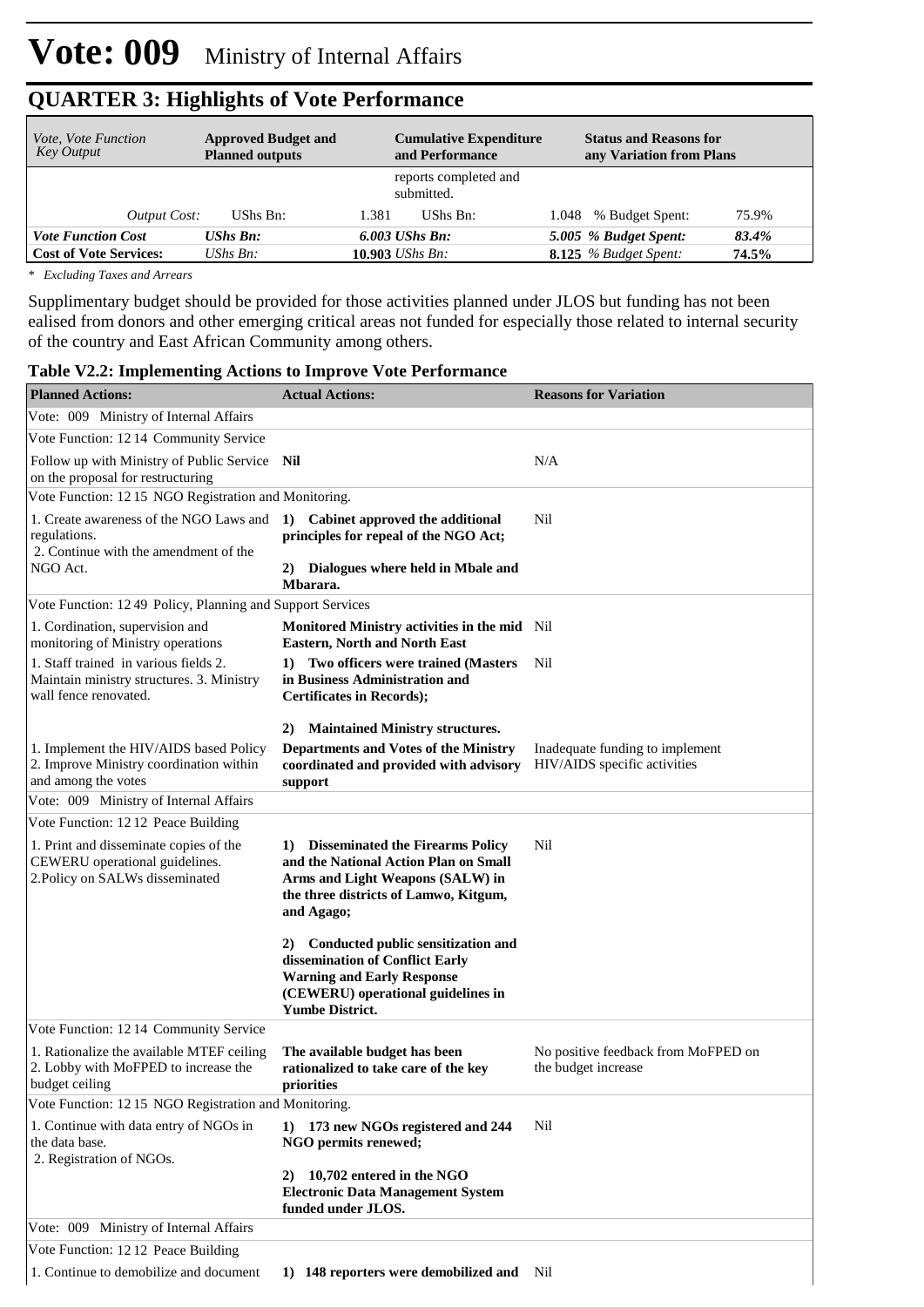# **Vote: 009** Ministry of Internal Affairs

| <b>Planned Actions:</b>                                                       | <b>Actual Actions:</b>                                                         | <b>Reasons for Variation</b> |
|-------------------------------------------------------------------------------|--------------------------------------------------------------------------------|------------------------------|
| reporter returnees.                                                           | supported to resettle in their                                                 |                              |
| 2. Link reporters to other service<br>providers for ICRS services.            | communities.<br>2) 121 reporters were provided with                            |                              |
| 3. Provide reporters with resettlement                                        | reinsertion support;                                                           |                              |
| packages                                                                      |                                                                                |                              |
| <b>1.CEWERU District Peace Committees</b>                                     | Nil                                                                            | N/A                          |
| facilitated to conduct CEWERU<br>operations. 2. Train peace committee         |                                                                                |                              |
| members in CPRM.                                                              |                                                                                |                              |
| 1. Support dialogue & reconciliation                                          | 1) 445 reporters and victims mobilised                                         | Nil                          |
| events between reporters & host                                               | for skills training                                                            |                              |
| communities<br>2. Train reporters & victims & provide                         | Carried out needs assessment of<br>2)                                          |                              |
| them with tool kits and inputs.                                               | 550 reporters and victims in the 4 DRTs                                        |                              |
| 3. Monitor Amnesty activities of                                              | of Gulu, Kitgum, Arua and Mbale;                                               |                              |
| resettlement, reintegration & provision of<br>ICRS services.                  | 3) Coordinated and monitored the                                               |                              |
|                                                                               | reintegration activities implemented in                                        |                              |
|                                                                               | the 4 DRTs of Gulu, Kitgum, Arua and                                           |                              |
|                                                                               | <b>Mbale</b> ;                                                                 |                              |
|                                                                               | 4) 445 reporters and victims were                                              |                              |
|                                                                               | trained in various skills as follows;                                          |                              |
|                                                                               | 5) 23 reporters were reunited with                                             |                              |
|                                                                               | their families and relatives;                                                  |                              |
| Vote Function: 1213 Forensic and General Scientific Services.                 |                                                                                |                              |
| 1. Forensic monitoring of antibiotics in                                      | Nil                                                                            | Inadequate release           |
| products for human consumption.<br>1. Scientific equipment calibrated and     |                                                                                | Nil                          |
| maintained.                                                                   | 1) Proficiency Testing (PT) samples<br>for pesticide residues and food quality |                              |
| 2. Participate in Inter-laboratory                                            | parameters were received;                                                      |                              |
| proficiency testing.<br>3. Carry out QMS audits and gap filling.              | 2) Service contract for servicing and                                          |                              |
|                                                                               | calibration of DNA equipments was                                              |                              |
|                                                                               | signed and the analytical balances were                                        |                              |
|                                                                               | calibrated;                                                                    |                              |
|                                                                               | Analytical balances were calibrated;<br>3)                                     |                              |
|                                                                               |                                                                                |                              |
|                                                                               | 4) External and internal Quality<br>Management System audit in Foods &         |                              |
|                                                                               | <b>Toxicology Laboratories conducted;</b>                                      |                              |
|                                                                               |                                                                                |                              |
|                                                                               | Participate in regional and<br>5)<br>international proficiency testing.        |                              |
| 1. Forensic Investigations undertaken in                                      | 982 new forensic cases were<br>1)                                              | Nil                          |
| administration of justice.                                                    | received; while a total of 404 cases were                                      |                              |
| 2. Staff capacity strengthened.<br>3. Mbale regional laboratory strengthened. | analyzed and reported (41.1% of<br>received cases);                            |                              |
|                                                                               |                                                                                |                              |
|                                                                               | Trained 04 staff in proficiency in<br>2)                                       |                              |
|                                                                               | measurement science;                                                           |                              |
|                                                                               | 3)<br>Trained 04 staff in proficiency in                                       |                              |
|                                                                               | measurement science                                                            |                              |
| Vote Function: 1214 Community Service                                         |                                                                                |                              |
| 1. Use rehabilitative projects as flag ships                                  | 1) Public sensitization was done in                                            | Nil                          |
| for appreciation of CS<br>2. Intensify publicity sensitisation                | Mpigi, Dokolo and Mbarara during the<br>Police century celebrations;           |                              |
| campaign through synergies and net works                                      |                                                                                |                              |
|                                                                               | 2)<br>13 community sensitization                                               |                              |
|                                                                               | meetings were held;                                                            |                              |
|                                                                               | 3)<br>11 radio programmes aired out;                                           |                              |
|                                                                               | 10,756 inmates sensitized in various<br>4)                                     |                              |
|                                                                               |                                                                                |                              |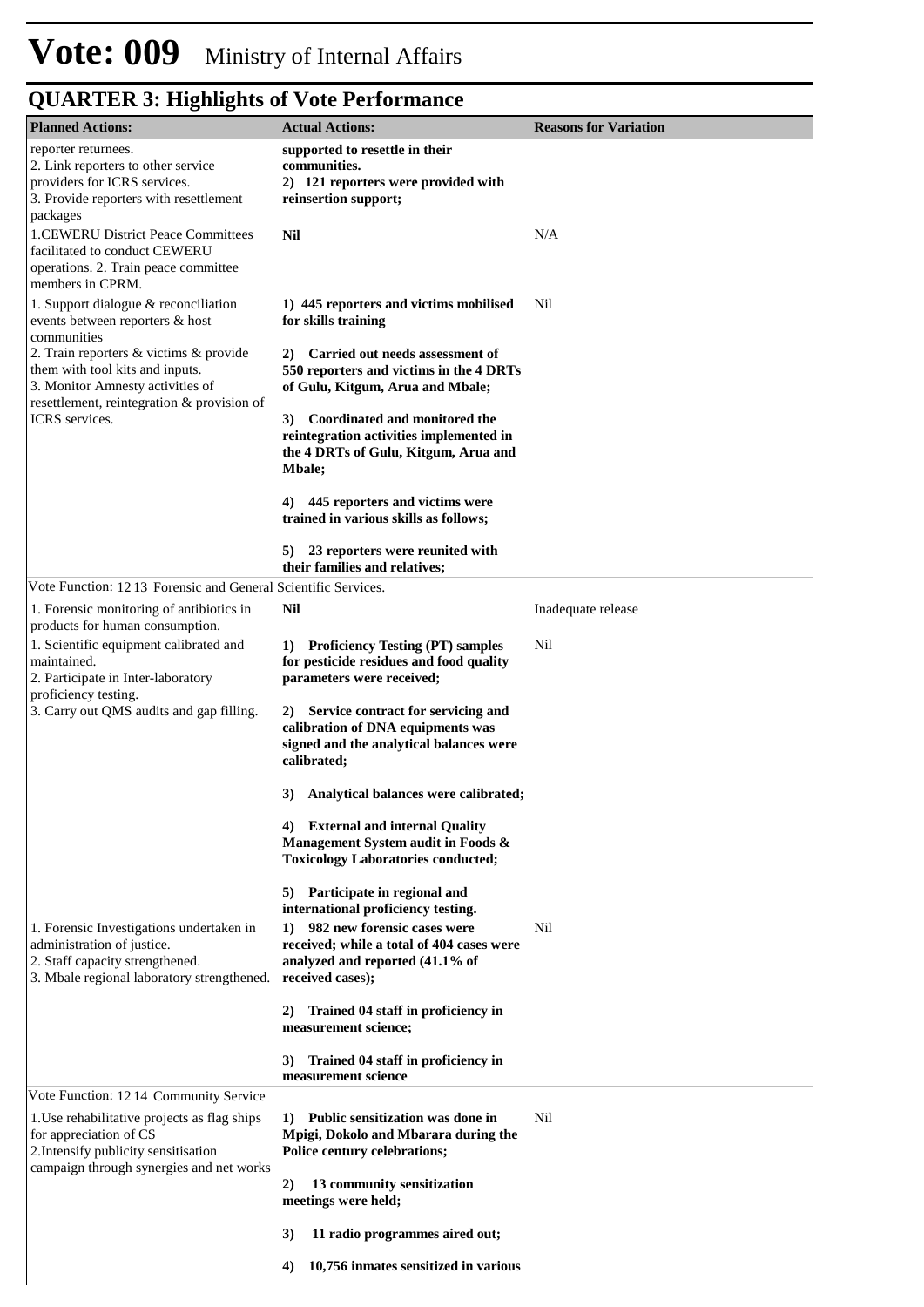| <b>Planned Actions:</b>                               | <b>Actual Actions:</b>                                                | <b>Reasons for Variation</b> |
|-------------------------------------------------------|-----------------------------------------------------------------------|------------------------------|
|                                                       | Prisons across the country;                                           |                              |
|                                                       | 302 posters & 10 offender jackets<br>5)<br>distributed;               |                              |
|                                                       | 250 Judicial officers sensitized<br>6)<br>during UJOA annual members; |                              |
|                                                       | 1,985 offenders were offered<br>7)<br>counseling;                     |                              |
|                                                       | 118 home visits conducted;<br>8)                                      |                              |
|                                                       | 80 reconciliatory meetings<br>9)<br>conducted;                        |                              |
|                                                       | 81 peer support persons identified;<br><b>10)</b>                     |                              |
|                                                       | 166 offenders placed at projects;<br>11)                              |                              |
|                                                       | 28 victims offered psychosocial<br><b>12</b> )<br>support;            |                              |
| Vote Function: 12 15 NGO Registration and Monitoring. |                                                                       |                              |
| Monitor 200 NGOs for compliance with<br>the Law.      | 29 NGOs monitored for compliance                                      | Inadequate funding           |

### *V3: Details of Releases and Expenditure*

*This section provides a comprehensive summary of the outputs delivered by the Vote and further details of Vote expenditures by Vote Function and Expenditure Item.*

### **Table V3.1: GoU Releases and Expenditure by Output\***

| <b>Billion Uganda Shillings</b>                                       | <b>Approved Released</b><br><b>Budget</b> |      | <b>Spent</b> | $%$ GoU<br><b>Budget</b><br>Released | $%$ GoU<br><b>Budget</b><br><i>Spent</i> | $%$ GoU<br>Releases<br>Spent |  |
|-----------------------------------------------------------------------|-------------------------------------------|------|--------------|--------------------------------------|------------------------------------------|------------------------------|--|
| <b>VF:1212 Peace Building</b>                                         | 2.73                                      | 1.68 | 1.66         | 61.7%                                | 61.1%                                    | 99.0%                        |  |
| Class: Outputs Provided                                               | 0.29                                      | 0.15 | 0.15         | 53.1%                                | 52.7%                                    | 99.1%                        |  |
| 121201 Prevention of proliferation of illicit SALW.                   | 0.20                                      | 0.11 | 0.11         | 53.6%                                | 52.9%                                    | 98.7%                        |  |
| 121202 Enhanced public awareness and education on SALW and<br>CEWERU. | 0.04                                      | 0.02 | 0.02         | 54.7%                                | 54.7%                                    | 100.0%                       |  |
| 121203 Implementing Institutions strengthened.                        | 0.04                                      | 0.02 | 0.02         | 49.3%                                | 49.3%                                    | 100.0%                       |  |
| Class: Outputs Funded                                                 | 2.35                                      | 1.48 | 1.46         | 62.9%                                | 62.3%                                    | 99.0%                        |  |
| 121251 Demobilisation of reporters/ex combatants.                     | 1.47                                      | 0.93 | 0.93         | 63.3%                                | 63.3%                                    | 100.0%                       |  |
| 121252 Resettlement/reinsertion of reporters                          | 0.21                                      | 0.13 | 0.13         | 63.4%                                | 63.4%                                    | 100.0%                       |  |
| 121253 Improve access to social economic reintegration of reporters.  | 0.60                                      | 0.38 | 0.38         | 64.1%                                | 64.1%                                    | 100.0%                       |  |
| 121254 Contribution to Regional centre on Small Arms                  | 0.07                                      | 0.03 | 0.02         | 43.8%                                | 22.5%                                    | 51.4%                        |  |
| Class: Capital Purchases                                              | 0.09                                      | 0.05 | 0.05         | 56.7%                                | 56.7%                                    | 100.0%                       |  |
| 121275 Purchase of Motor Vehicles and Other Transport Equipment       | 0.09                                      | 0.05 | 0.05         | 56.7%                                | 56.7%                                    | 100.0%                       |  |
| VF:1213 Forensic and General Scientific Services.                     | 1.30                                      | 1.04 | 0.87         | 80.1%                                | 67.2%                                    | 83.9%                        |  |
| Class: Outputs Provided                                               | 1.13                                      | 0.92 | 0.84         | 81.4%                                | 74.2%                                    | 91.1%                        |  |
| 121301 Forensic and General Scientific Services,                      | 0.07                                      | 0.06 | 0.06         | 89.7%                                | 86.5%                                    | 96.5%                        |  |
| 121302 Improved quality of samples and exhibits delivered.            | 0.12                                      | 0.12 | 0.08         | 96.2%                                | 64.7%                                    | 67.3%                        |  |
| 121303 Coordination, Monitoring and Supervision                       | 0.90                                      | 0.71 | 0.67         | 78.7%                                | 74.2%                                    | 94.3%                        |  |
| 121304 Support to Service Delivery in regional Laboratories           | 0.03                                      | 0.03 | 0.03         | 82.8%                                | 82.8%                                    | 100.0%                       |  |
| Class: Capital Purchases                                              | 0.17                                      | 0.12 | 0.03         | 71.6%                                | 20.8%                                    | 29.1%                        |  |
| 121372 Government Buildings and Administrative Infrastructure         | 0.10                                      | 0.08 | 0.01         | 75.0%                                | 7.0%                                     | 9.3%                         |  |
| 121376 Purchase of Office and ICT Equipment, including Software       | 0.05                                      | 0.03 | 0.03         | 66.7%                                | 52.7%                                    | 79.0%                        |  |
| 121378 Purchase of Office and Residential Furniture and Fittings      | 0.02                                      | 0.01 | 0.00         | 66.7%                                | 13.4%                                    | 20.1%                        |  |
| VF:1214 Community Service                                             | 0.55                                      | 0.36 | 0.36         | 65.9%                                | 65.9%                                    | 100.0%                       |  |
| Class: Outputs Provided                                               | 0.48                                      | 0.33 | 0.33         | 69.0%                                | 69.0%                                    | 100.0%                       |  |
| 121401 Improved Community Service Orders.                             | 0.35                                      | 0.24 | 0.24         | 70.8%                                | 70.8%                                    | 100.0%                       |  |
| 121402 Improve Stakeholder Capacity                                   | 0.07                                      | 0.04 | 0.04         | 61.6%                                | 61.6%                                    | 100.0%                       |  |
| 121403 Effective Monitoring and supervision                           | 0.07                                      | 0.05 | 0.05         | 67.0%                                | 67.0%                                    | 100.0%                       |  |
| Class: Outputs Funded                                                 | 0.07                                      | 0.03 | 0.03         | 43.7%                                | 43.7%                                    | 100.0%                       |  |
| 121451 Community Service Facilitation                                 | 0.07                                      | 0.03 | 0.03         | 43.7%                                | 43.7%                                    | 100.0%                       |  |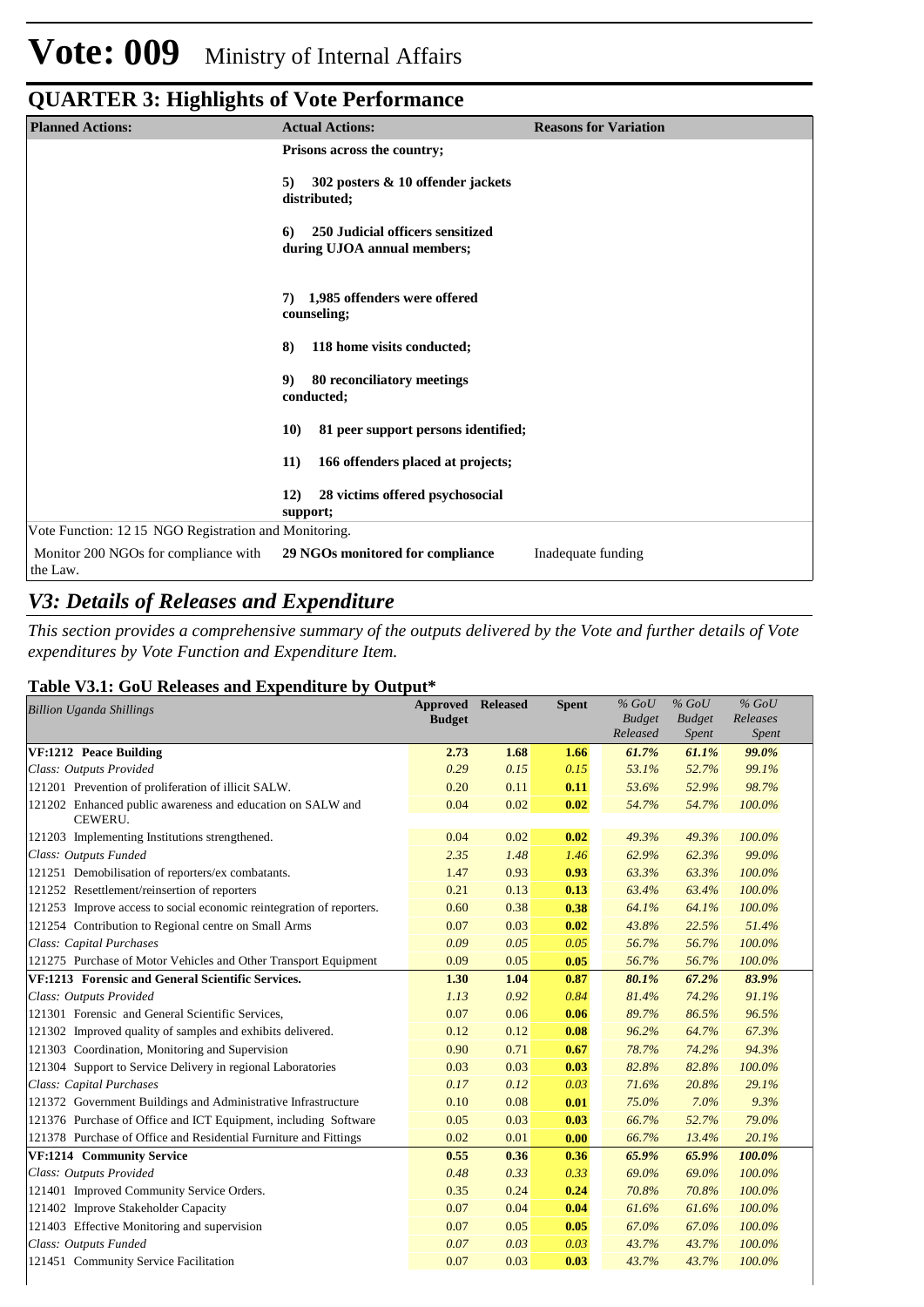| 0.33  | 0.24 | 0.22 | 72.5%  | 67.5% | 93.0%  |  |
|-------|------|------|--------|-------|--------|--|
| 0.33  | 0.24 | 0.22 | 72.5%  | 67.5% | 93.0%  |  |
| 0.24  | 0.18 | 0.17 | 73.2%  | 68.7% | 93.9%  |  |
| 0.07  | 0.05 | 0.04 | 71.9%  | 63.9% | 88.9%  |  |
| 0.01  | 0.01 | 0.01 | 65.6%  | 60.0% | 91.6%  |  |
| 0.01  | 0.01 | 0.01 | 69.3%  | 69.3% | 100.0% |  |
| 6.00  | 5.12 | 5.00 | 85.2%  | 83.4% | 97.8%  |  |
| 3.15  | 2.60 | 2.49 | 82.6%  | 79.0% | 95.7%  |  |
| 0.07  | 0.13 | 0.06 | 203.9% | 84.6% | 41.5%  |  |
| 0.08  | 0.07 | 0.07 | 85.7%  | 85.7% | 100.0% |  |
| 0.12  | 0.11 | 0.11 | 85.5%  | 85.5% | 100.0% |  |
| 1.50  | 1.25 | 1.21 | 83.0%  | 80.8% | 97.3%  |  |
| 1.38  | 1.05 | 1.05 | 75.9%  | 75.9% | 100.0% |  |
| 2.73  | 2.43 | 2.43 | 89.3%  | 89.3% | 100.0% |  |
| 0.32  | 0.24 | 0.24 | 73.8%  | 73.8% | 100.0% |  |
| 2.40  | 2.19 | 2.19 | 91.4%  | 91.4% | 100.0% |  |
| 0.13  | 0.08 | 0.08 | 64.6%  | 64.6% | 100.0% |  |
| 0.08  | 0.05 | 0.05 | 63.3%  | 63.3% | 100.0% |  |
| 0.04  | 0.03 | 0.03 | 66.7%  | 66.7% | 100.0% |  |
| 0.01  | 0.01 | 0.01 | 66.8%  | 66.8% | 100.0% |  |
| 10.90 | 8.44 | 8.13 | 77.4%  | 74.5% | 96.3%  |  |
|       |      |      |        |       |        |  |

*\* Excluding Taxes and Arrears*

#### **Table V3.2: 2015/16 GoU Expenditure by Item**

| <b>Billion Uganda Shillings</b>                            | Approved<br><b>Budget</b> | <b>Releases</b> | <b>Expend-</b><br>iture | % Budged<br><b>Released</b> | % Budget<br><b>Spent</b> | %Releases<br><b>Spent</b> |
|------------------------------------------------------------|---------------------------|-----------------|-------------------------|-----------------------------|--------------------------|---------------------------|
| <b>Output Class: Outputs Provided</b>                      | 5.37                      | 4.24            | 4.03                    | 78.9%                       | 75.0%                    | 95.0%                     |
| 211101 General Staff Salaries                              | 2.34                      | 1.78            | 1.77                    | 76.0%                       | 75.7%                    | 99.7%                     |
| 211103 Allowances                                          | 0.29                      | 0.23            | 0.23                    | 79.2%                       | 79.2%                    | 100.0%                    |
| 213001 Medical expenses (To employees)                     | 0.03                      | 0.02            | 0.02                    | 83.3%                       | 83.3%                    | 100.0%                    |
| 213002 Incapacity, death benefits and funeral expenses     | 0.04                      | 0.03            | 0.03                    | 83.3%                       | 83.3%                    | 100.0%                    |
| 213004 Gratuity Expenses                                   | 0.00                      | 0.08            | 0.00                    | N/A                         | N/A                      | 0.0%                      |
| 221001 Advertising and Public Relations                    | 0.03                      | 0.02            | 0.02                    | 50.8%                       | 50.8%                    | 100.0%                    |
| 221002 Workshops and Seminars                              | 0.05                      | 0.03            | 0.03                    | 64.1%                       | 64.1%                    | 100.0%                    |
| 221003 Staff Training                                      | 0.13                      | 0.08            | 0.08                    | 62.9%                       | 60.9%                    | 96.9%                     |
| 221005 Hire of Venue (chairs, projector, etc)              | 0.01                      | 0.00            | 0.00                    | 43.8%                       | 43.8%                    | 100.0%                    |
| 221006 Commissions and related charges                     | 0.09                      | 0.07            | 0.07                    | 77.9%                       | 77.9%                    | 100.0%                    |
| 221007 Books, Periodicals & Newspapers                     | 0.02                      | 0.01            | 0.01                    | 79.7%                       | 79.7%                    | 100.0%                    |
| 221008 Computer supplies and Information Technology (IT    | 0.06                      | 0.05            | 0.04                    | 73.4%                       | 60.2%                    | 82.1%                     |
| 221009 Welfare and Entertainment                           | 0.03                      | 0.03            | 0.03                    | 83.6%                       | 83.6%                    | 100.0%                    |
| 221011 Printing, Stationery, Photocopying and Binding      | 0.18                      | 0.13            | 0.13                    | 74.4%                       | 72.4%                    | 97.3%                     |
| 221012 Small Office Equipment                              | 0.06                      | 0.04            | 0.04                    | 74.6%                       | 74.6%                    | 100.0%                    |
| 221016 IFMS Recurrent costs                                | 0.04                      | 0.03            | 0.03                    | 83.3%                       | 83.3%                    | 100.0%                    |
| 221020 IPPS Recurrent Costs                                | 0.03                      | 0.02            | 0.02                    | 83.3%                       | 83.3%                    | 100.0%                    |
| 222001 Telecommunications                                  | 0.16                      | 0.12            | 0.12                    | 76.7%                       | 75.7%                    | 98.6%                     |
| 222002 Postage and Courier                                 | 0.01                      | 0.01            | 0.01                    | 73.3%                       | 73.3%                    | 100.0%                    |
| 223005 Electricity                                         | 0.13                      | 0.10            | 0.10                    | 81.3%                       | 81.3%                    | 100.0%                    |
| 223006 Water                                               | 0.06                      | 0.05            | 0.04                    | 81.3%                       | 65.2%                    | 80.3%                     |
| 224001 Medical and Agricultural supplies                   | 0.15                      | 0.13            | 0.07                    | 92.2%                       | 46.0%                    | 49.9%                     |
| 224004 Cleaning and Sanitation                             | 0.10                      | 0.09            | 0.09                    | 83.3%                       | 83.3%                    | 100.0%                    |
| 225001 Consultancy Services- Short term                    | 0.06                      | 0.06            | 0.06                    | 100.0%                      | 100.0%                   | 100.0%                    |
| 227001 Travel inland                                       | 0.47                      | 0.37            | 0.37                    | 78.7%                       | 77.9%                    | 98.9%                     |
| 227002 Travel abroad                                       | 0.14                      | 0.10            | 0.10                    | 73.1%                       | 73.1%                    | 100.0%                    |
| 227004 Fuel, Lubricants and Oils                           | 0.27                      | 0.23            | 0.23                    | 83.4%                       | 83.4%                    | 100.0%                    |
| 228001 Maintenance - Civil                                 | 0.10                      | 0.08            | 0.08                    | 81.4%                       | 81.4%                    | 100.0%                    |
| 228002 Maintenance - Vehicles                              | 0.26                      | 0.20            | 0.17                    | 76.8%                       | 64.9%                    | 84.4%                     |
| 228003 Maintenance – Machinery, Equipment & Furniture      | 0.07                      | 0.06            | 0.06                    | 82.4%                       | 82.4%                    | 100.0%                    |
| <b>Output Class: Outputs Funded</b>                        | 5.14                      | 3.94            | 3.93                    | 76.7%                       | 76.4%                    | 99.6%                     |
| 262101 Contributions to International Organisations (Curre | 0.07                      | 0.03            | 0.02                    | 43.8%                       | 22.5%                    | 51.4%                     |
| 263104 Transfers to other govt. Units (Current)            | 0.07                      | 0.03            | 0.03                    | 43.7%                       | 43.7%                    | 100.0%                    |
| 263106 Other Current grants (Current)                      | 5.00                      | 3.87            | 3.87                    | 77.5%                       | 77.5%                    | 100.0%                    |
| 264102 Contributions to Autonomous Institutions (Wage S)   | 0.01                      | 0.01            | 0.01                    | 100.0%                      | 100.0%                   | 100.0%                    |
| <b>Output Class: Capital Purchases</b>                     | 0.39                      | 0.26            | 0.17                    | 66.4%                       | 43.1%                    | 65.0%                     |